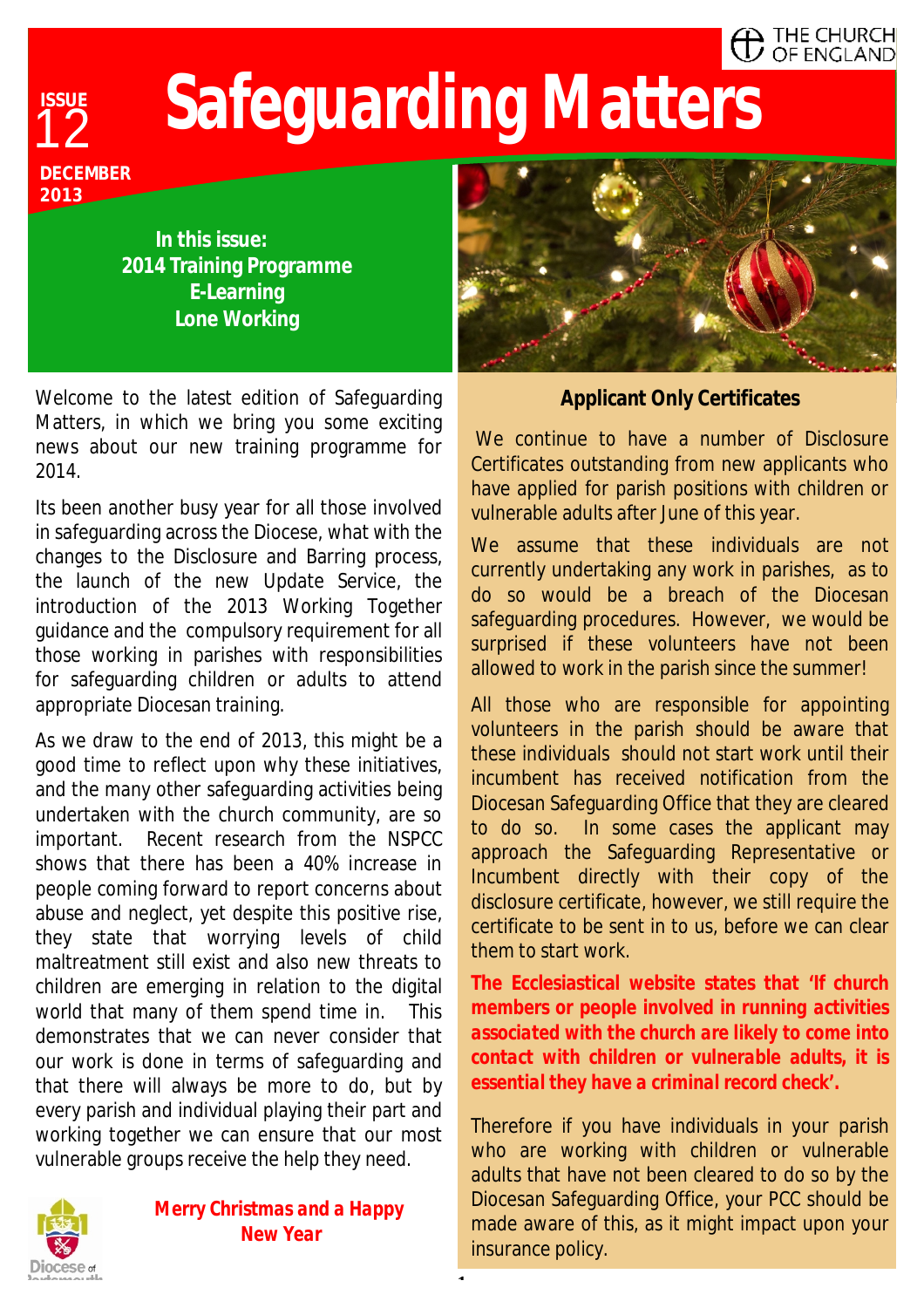## **2014 TRAINING PROGRAMME**

The Portsmouth Diocese has in place a robust safeguarding strategy to ensure that all children, young people and adults who may be vulnerable are kept safe within the church. A key element of this strategy is the training and development of clergy and lay personnel to ensure that all those who work with vulnerable groups are aware of their safeguarding responsibilities.

Therefore it is essential that all church personnel whose parish role requires them to have a DBS check, or who work within the realm of safeguarding attends safeguarding training if they have not already done so.



In 2014, Safeguarding Training will offer an essential programme which is mandatory to all those church personnel outlined above, with refresher training required every three years. In addition to this, training will be offered by external professionals on all aspects of safeguarding and details of these courses will be available on the website and through this newsletter throughout the year.

In 2014, E-learning will replace our Basic Awareness training workshops and will be compulsory for all members of Target Groups that have not yet attended a Essential Awareness workshop or need refresher training in 2014. Individuals who wish to register to access the on-line training should contact Theresa Winship with their name, parish role and e-mail address.

The details of the 2014 Training Programme are provided on the following page. Individuals who wish to book a place on any of these workshops must complete a booking form which will be available after Christmas and either e-mail or post this to the Diocesan Safeguarding Office. Course places cannot be confirmed without this form, as we no longer accept e-mail or telephone requests. We also require at least five working days notice to cancel a training place, as we can then allocate the space to another delegate.

**Theresa Winship, Safeguarding Administrator, Portsmouth Diocese Safeguarding Office, Peninsular House, Wharf Road, Portsmouth, PO2 8HD. Tel: 023 92 899677. e-mail: [theresa.winship@portsmouth.anglican.org](mailto:theresa.winship@portsmouth.anglican.org)** 

**2**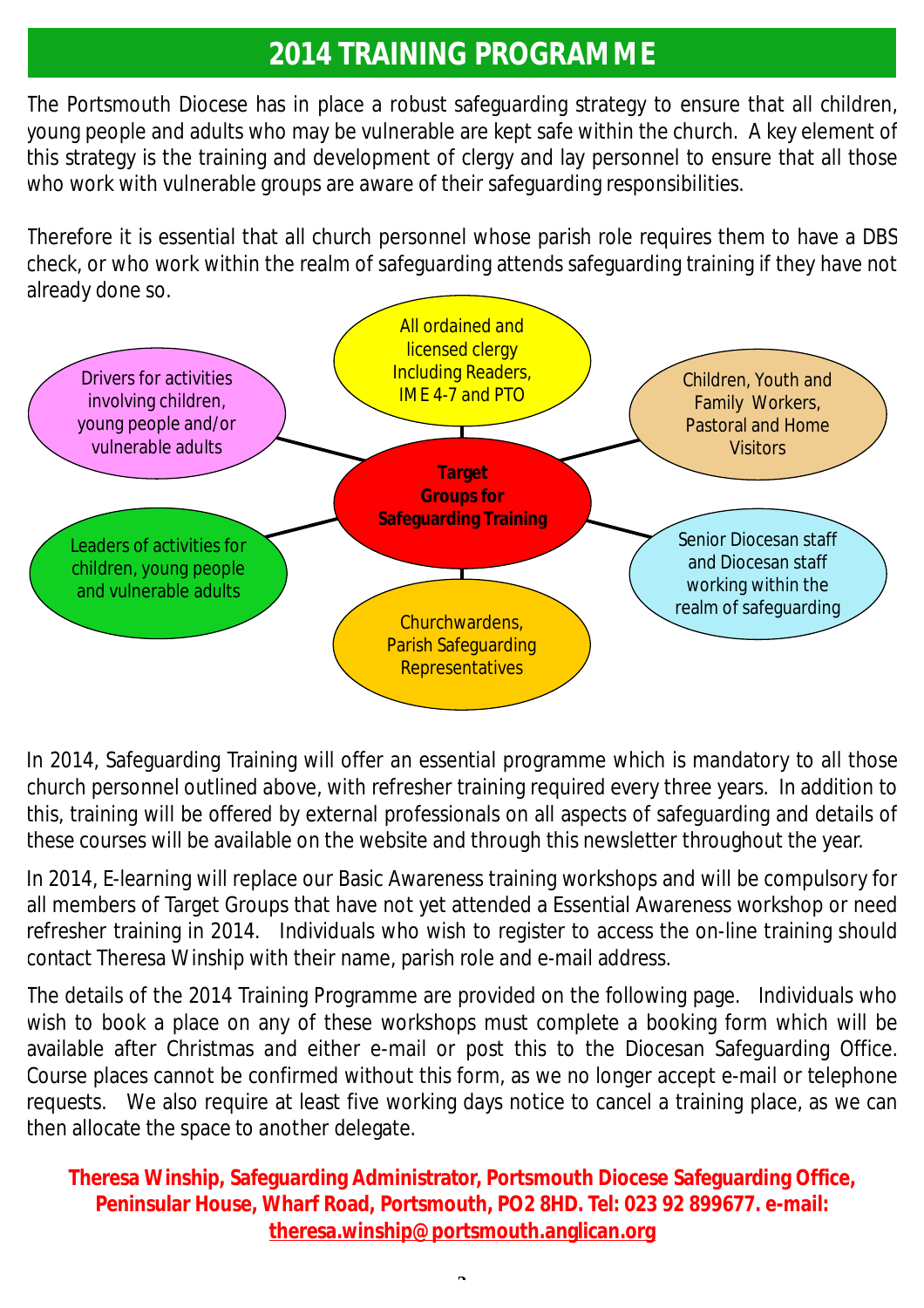### **Basic Awareness E-Learning Programme (Children & Adults)**

**Intended For:** All members of Target Groups

#### **When**

Within three months of commencement of role and thereafter every three years.

For IME 4-7 -in first year of curacy. For Readers – Within three months of selection

#### **Details**

Individuals who wish to register to access the on-line training should contact Theresa Winship with their name, parish role and e-mail address.

#### **Managing those who pose a Risk within church**

**Intended For:** All members of Parish Management/Support Groups who are supervising an offender in liaison with the Diocesan Safeguarding Adviser

- **Dates: Tuesday, 4th February, 2014 at 2.00pm Wednesday, 26th February at 6.00pm Thursday, 20th March at 2.00pm**
- **Trainers**: Ian Berry, Diocesan Safeguarding Adviser and Jackie Rowlands, Hampshire Police and MAPPA Co-ordinator
- **Venue: Conference Room, Peninsular House, Portsmouth**

#### **Safeguarding Policy Training for Mangers**

**Intended For:** All Clergy with oversight responsibilities, Churchwardens, Parish Safeguarding Representatives. IME 4-7, Readers

#### **When**

Within three months of commencement of role and thereafter every three years. IME 4-7 – Ideally Year 6. Readers – During third year of training

**Trainer**: Mary Daisy, Safeguarding Policy and Training Adviser

**Dates:** Dates to be announced in January 2014

#### **Recruiting and Managing Volunteers Safely**

**Intended For:** All Clergy with oversight responsibilities, Parish Safeguarding Representatives and Group Leaders of activities and events for children and young people who are responsible for appointing or supervising workers and volunteers in church.

**Trainer:** Mary Daisy, Safeguarding Policy and Training Adviser

**Dates:** Dates to be announced in January 2014.